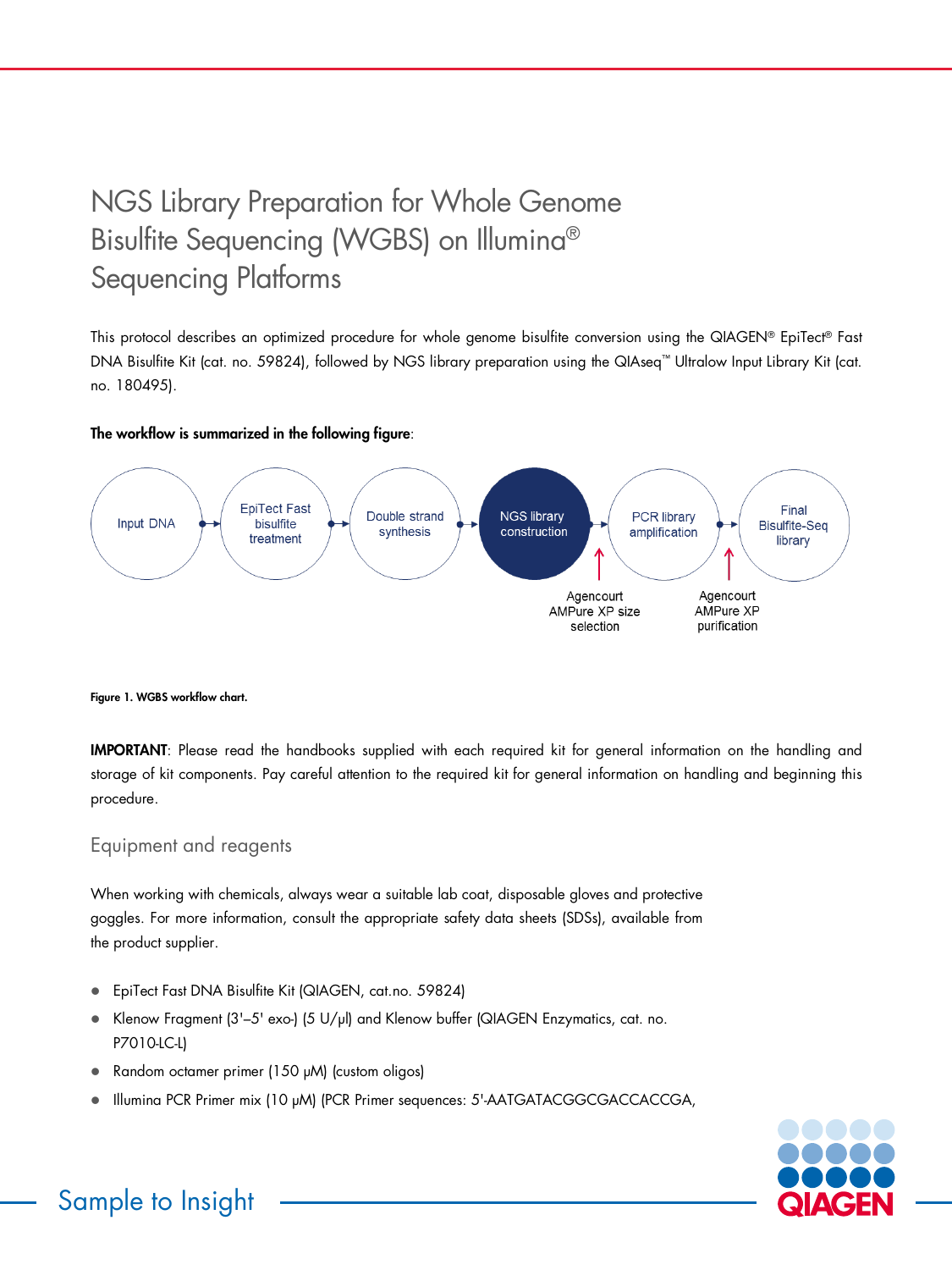5'-CAAGCAGAAGACGGCATACGA) as taken from http://support.illumina.com/content/dam/illuminasupport/documents/documentation/chemistry\_documentation/experiment-design/illuminaadapter-sequences\_1000000002694-01.pdf

- dNTP Mix, PCR Grade (200 µl) (QIAGEN, cat. no. 201900)
- QIAseq Ultralow Input Library Kit (QIAGEN, cat. no. 180495)
- QIAGEN Multiplex PCR Kit (QIAGEN, cat. no. 206143)
- Agencourt<sup>®</sup> AMPure<sup>®</sup> XP beads\*
- 80% fresh ethanol
- Nuclease-free water
- Buffer EB (QIAGEN, cat. no. 19086)
- **Microcentrifuge tubes, PCR tubes or plates**
- Sterile pipette tips and pipettes
- DNA LoBind tubes
- Vortexer
- Microcentrifuge
- Thermocycler
- Magnetic stand
- Capillary electrophoresis device (e.g., QIAGEN QIAxcel® Advanced, Agilent® Bioanalyzer, Agilent TapeStation or similar method to assess the quality of DNA library)

For NGS library QC:

QIAseq Library Quant Array Kit (QIAGEN, cat. no. 33304)

\* As an alternative to AMPure XP beads, the GeneRead™ Size Selection Kit (QIAGEN, cat. no. 180514) can also be used for cleanup.

## Procedure: Bisulfite conversion of purified DNA

This procedure is for the whole bisulfite conversion of purified DNA prior to NGS library preparation. The following QIAGEN product is required for this procedure: EpiTect Fast DNA Bisulfite Kit (QIAGEN, cat.no. 59824).

## Bisulfite conversion of DNA

1. Thaw DNA to be used in the bisulfite reactions. Make sure the Bisulfite Solution is completely dissolved.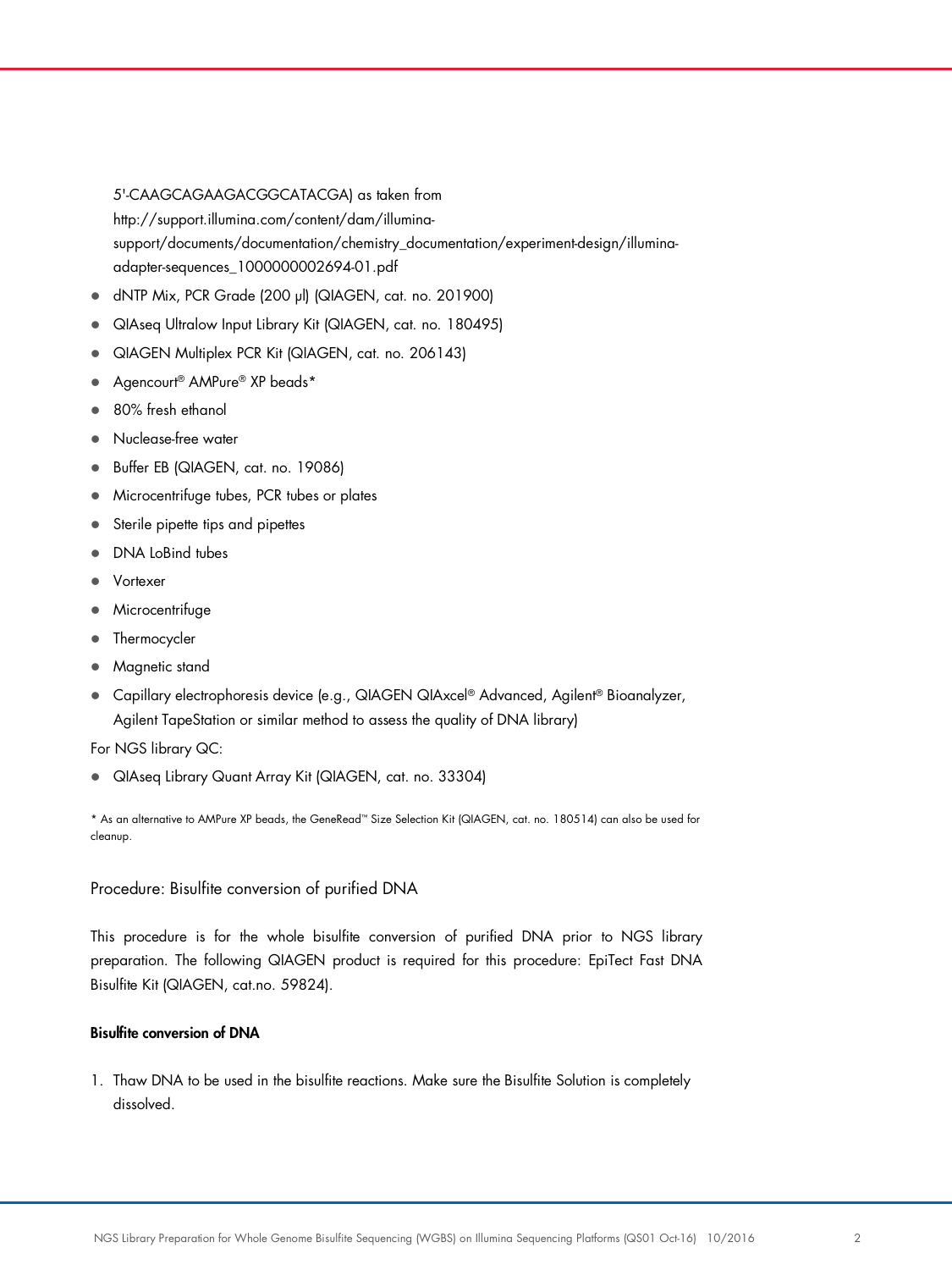Note: If necessary, heat the Bisulfite Solution to 60°C and vortex until all precipitates are dissolved again.

Note: Do not place dissolved Bisulfite Solution on ice.

2. Prepare the bisulfite reactions in 200 µl PCR tubes (not provided) according to Table 1. Add each component in the order listed.

Table 1. Bisulfite conversion of reaction setup

| Component                    | Volume/reaction |
|------------------------------|-----------------|
| DNA (150-1000 ng)            | $20 \mu$        |
| <b>Bisulfite Solution</b>    | $85$ $\mu$      |
| <b>DNA Protect Buffer</b>    | $35$ pl         |
| <b>Total reaction volume</b> | ار 140          |

3. Close the PCR tubes and mix the bisulfite reactions thoroughly. Store the tubes at room temperature (15–25°C).

Note: DNA Protect Buffer should turn from green to blue after addition to the DNA-Bisulfite Solution mixture, indicating sufficient mixing and correct pH for the bisulfite conversion reaction.

4. Perform the bisulfite DNA conversion using a thermal cycler according to the cycling conditions in Table 2. Once complete, the bisulfite conversion should take approximately 40 min.

Note: If using a thermal cycler that does not allow you to enter the reaction volume (140 µl), set the instrument to the largest volume setting available.

#### Table 2. Cycling conditions

| Step         | Incubation time | <b>Temperature</b> |
|--------------|-----------------|--------------------|
| Denaturation | 5 min           | $95^{\circ}$ C     |
| Incubation   | $15$ min        | $60^{\circ}$ C     |
| Denaturation | 5 min           | 95 $\degree$ C     |
| Incubation   | $15$ min        | $60^{\circ}$ C     |
| Hold         | $\infty$        | $4^{\circ}$ C      |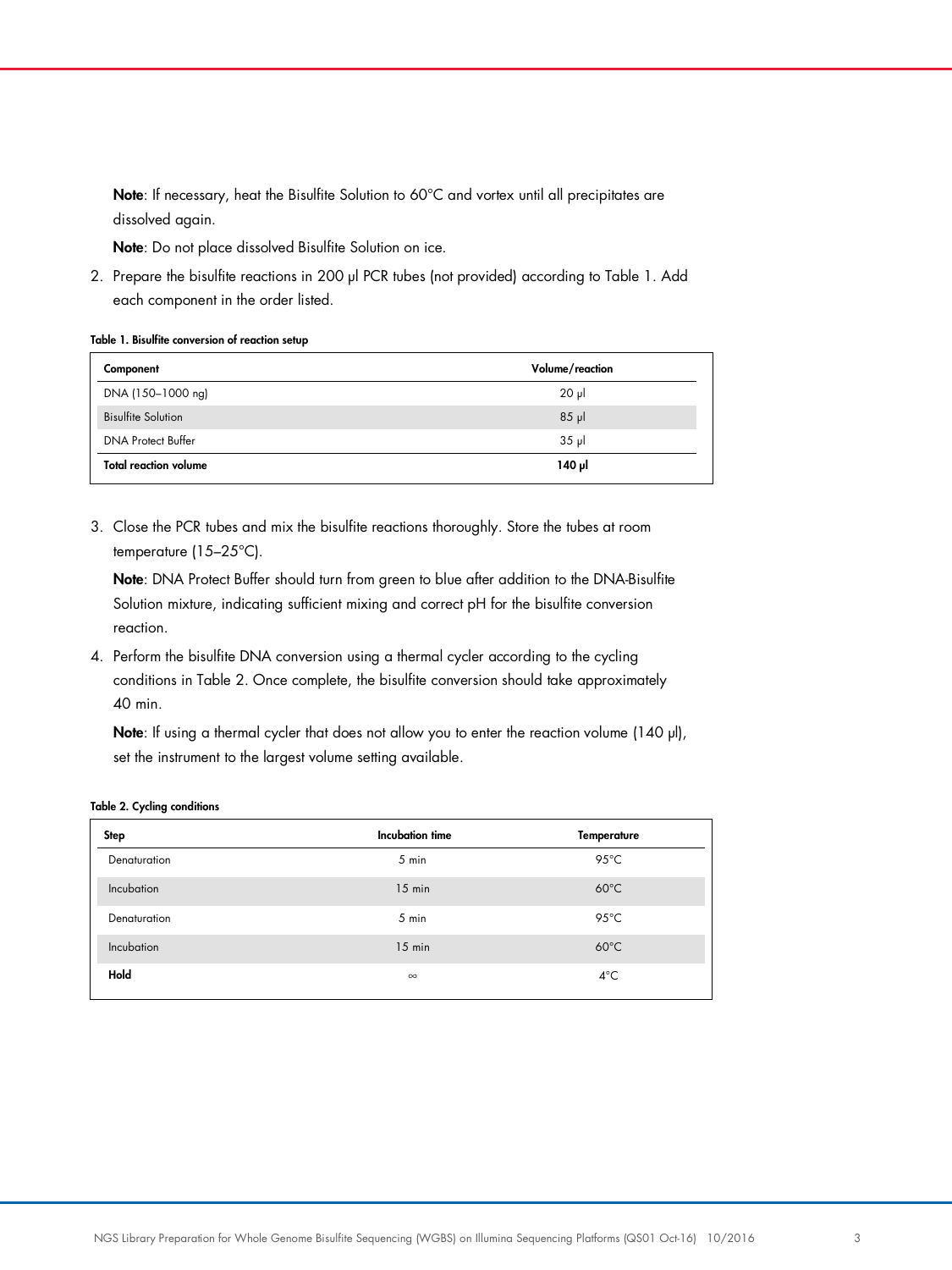#### Cleanup of bisulfite-converted DNA

5. Once the bisulfite conversion is complete, briefly centrifuge the PCR tubes containing the bisulfite reactions, and then transfer the complete bisulfite reactions to clean 1.5 ml microcentrifuge tubes.

Transfer of precipitates in the solution will not affect the performance or yield of the reaction.

- 6. Add 310 µl freshly prepared Buffer BL to each sample. Mix the solutions by vortexing and then centrifuge briefly.
- 7. Add 250 µl ethanol (96–100%) to each sample. Mix the solutions by pulse vortexing for 15 s, and centrifuge briefly to remove the drops from inside the lid.
- 8. Place the necessary number of MinElute® DNA spin columns and collection tubes in a suitable rack. Transfer the entire mixture from each tube from step 7 into the corresponding MinElute DNA spin column.
- 9. Centrifuge the spin columns at maximum speed for 1 min. Discard the flow-through, and place the spin columns back into the collection tubes.
- 10.Add 500 µl Buffer BW (wash buffer) to each spin column, and centrifuge at maximum speed for 1 min. Discard the flow-through, and place the spin columns back into the collection tubes.
- 11.Add 500 µl Buffer BD (desulfonation buffer) to each spin column then close the lids of the spin columns, and incubate for 15 min at room temperature (15–25°C).

If there are precipitates in Buffer BD, avoid transferring them to the spin columns.

**IMPORTANT:** The bottle containing Buffer BD should be closed immediately after use to avoid acidification from carbon dioxide in air.

- 12.Centrifuge the spin columns at maximum speed for 1 min. Discard the flow-through, and place the spin columns back into the collection tubes.
- 13.Add 500 µl Buffer BW to each spin column and centrifuge at maximum speed for 1 min. Discard the flow-through and place the spin columns back into the collection tubes.
- 14.Repeat step 13 once.
- 15.Add 250 µl ethanol (96–100%) to each spin column and centrifuge at maximum speed for 1 min.
- 16.Place the spin columns into new 2 ml collection tubes, and centrifuge the spin columns at maximum speed for 1 min to remove any residual liquid.

**Optional:** Place the spin columns with open lids into a clean 1.5 ml microcentrifuge tube (not provided) and incubate the columns for 5 min at 60°C in a heating block. This step ensures the evaporation of any remaining liquid.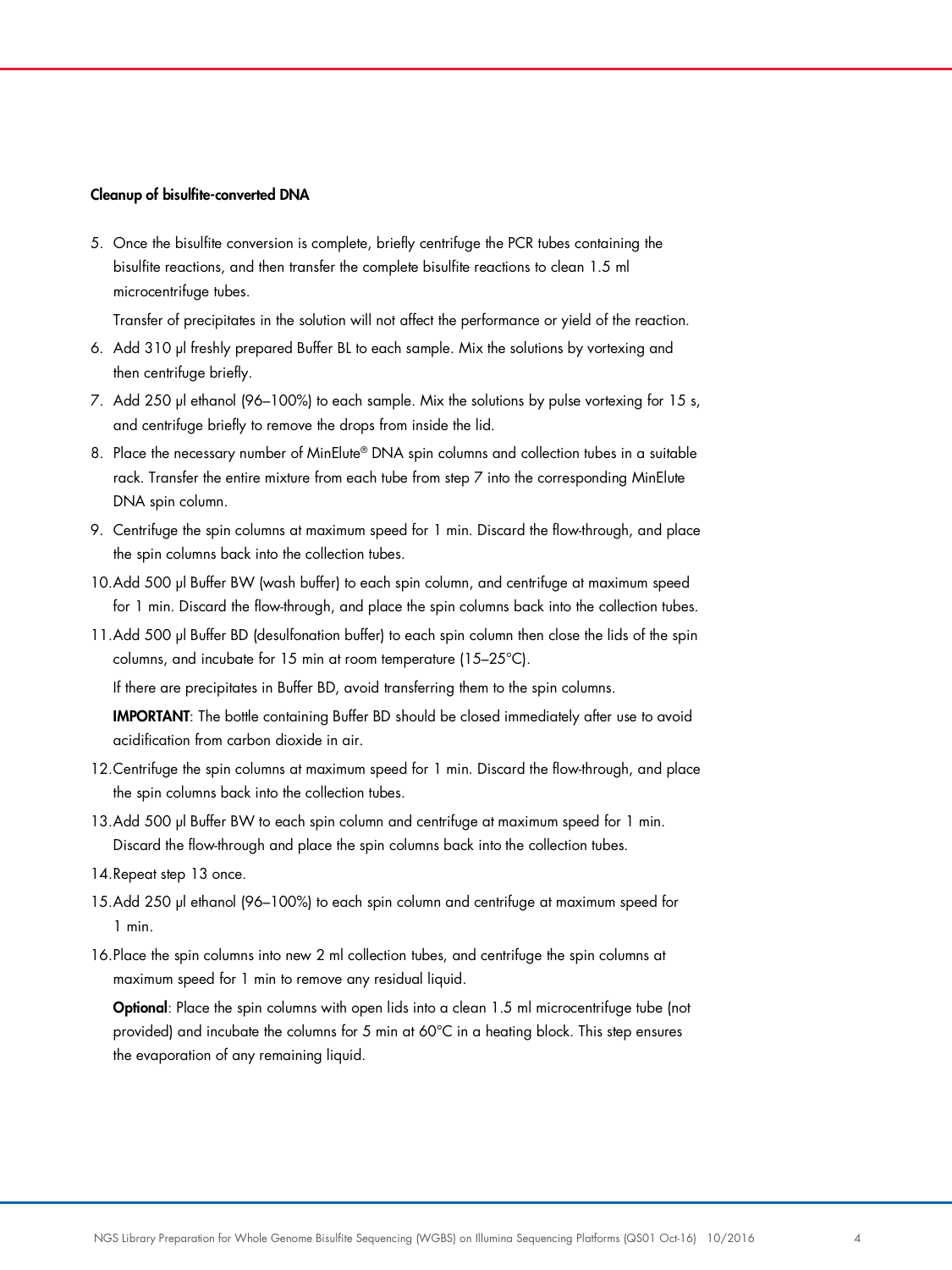- 17. Place the spin columns into clean 1.5 ml microcentrifuge tubes (not provided). Add 18 µl RNAse-free water directly onto the center of each spin-column membrane and close the lids gently.
- 18.Incubate the spin columns at room temperature for 1 min.
- 19.Centrifuge for 1 min at 15,000 x *g* (12,000 rpm) to elute the DNA.

Note: We recommend storing purified DNA at 2−8°C for up to 24 h. When storing purified DNA for longer than 24 h, we recommend storage at –20°C.

Note: During bisulfite treatment, DNA is fragmented and can be used without additional fragmentation for the library preparation.

Procedure: Double strand synthesis

This procedure describes the double strand synthesis of the converted, single-stranded and fragmented DNA after bisulfite treatment. The following products are required: Klenow Fragment (3'–5' exo-) (5 U/µl) and Klenow buffer (QIAGEN Enzymatics, cat. no. P7010-LC-L), Random octamer primer (150 µM) and dNTP Mix, PCR Grade (200µl) (cat. no. 201900).

- 20.Thaw Klenow buffer at room temperature and dNTP mix, random primer and Klenow Fragment (3'–5' exo-) on ice.
- 21.Dilute dNTP mix (10 mM) 1:10 in PCR grade water to obtain 1 mM dilution.
- 22.Pipet components for double strand synthesis in a PCR tube in the order as described in Table 3.

Table 3. Double strand synthesis reaction setup

| Component                                            | Volume/reaction |
|------------------------------------------------------|-----------------|
| Klenow Buffer (Buffer Blue), 10x                     | $4 \mu$         |
| $dNTP$ mix $1$ mM                                    | $4 \mu$         |
| PCR grade water                                      | $12 \mu$        |
| Random Octamer Primer (150 µM)                       | $2 \mu$         |
| Klenow fragment exo- $(5 \text{ units/}\mu\text{I})$ | $3 \mu$         |
| <b>Total reaction mix volume</b>                     | $25$ $\mu$      |

23.Add 15 µl of the bisulfite treated DNA from step 19 and incubate in a thermocycler using the cycling conditions in Table 4.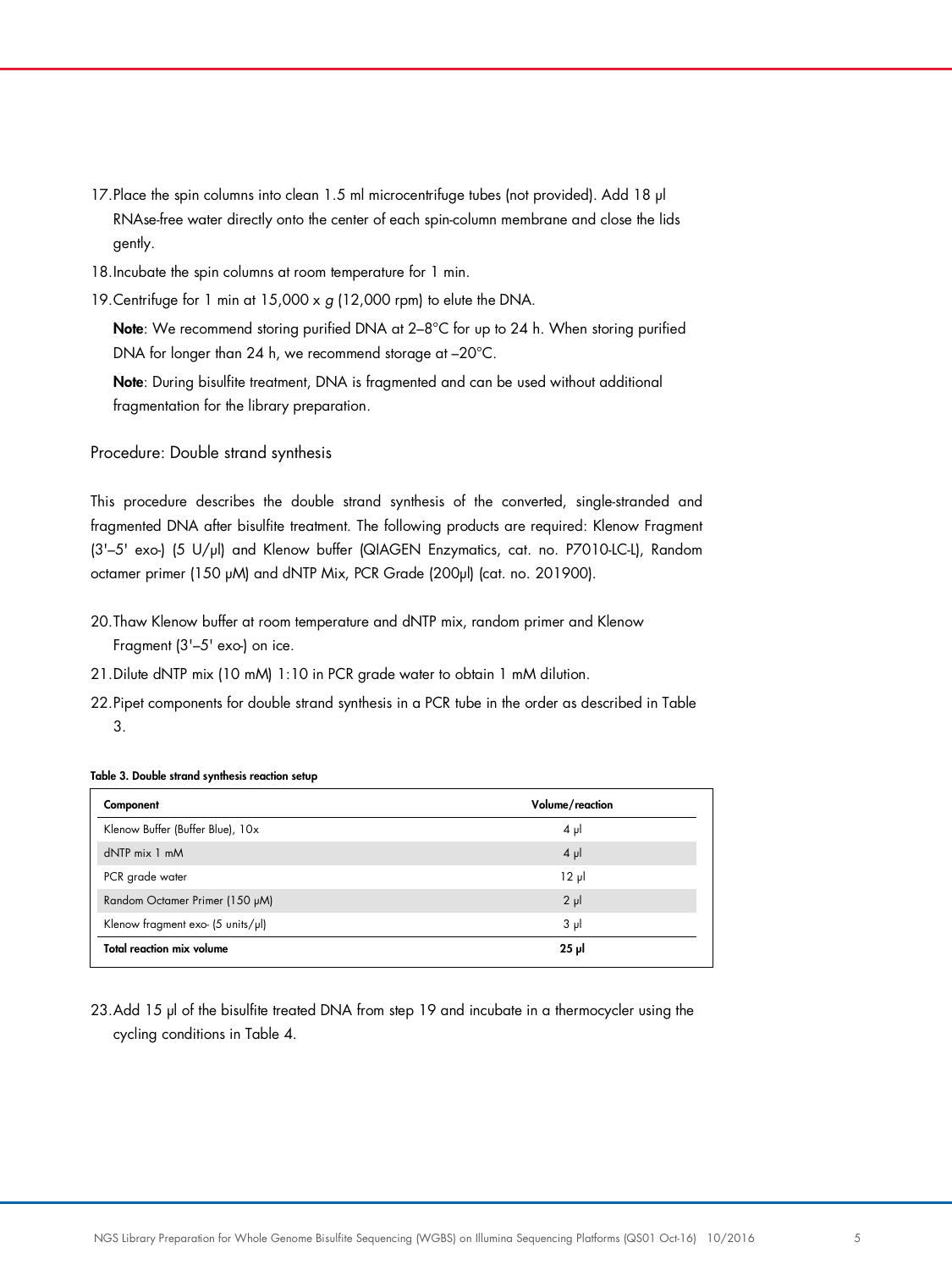#### Table 4. Cycling conditions

| <b>Step</b>   | Incubation time | Temperature    |
|---------------|-----------------|----------------|
|               | 30 min          | $37^{\circ}$ C |
| $\mathcal{P}$ | $10$ min        | $68^{\circ}$ C |
| 3             | Hold            | $4^{\circ}$ C  |

## Procedure: Ultralow input library preparation

This procedure describes the NGS library preparation of the converted, double-stranded and fragmented DNA. The following products are required: QIAseq Ultralow Input Library Kit (QIAGEN, cat. no. 180495), Agencourt AMPure XP beads or GeneRead Size Selection Kit (QIAGEN, cat. no 180514).

24.Program a thermal cycler with the protocols described in Table 5 and Table 6.

## Table 5. End-polishing cycling conditions

| Step          | Incubation time | Temperature    |
|---------------|-----------------|----------------|
|               | 30 min          | $25^{\circ}$ C |
| $\mathcal{D}$ | $15$ min        | $65^{\circ}$ C |
| 3             | Hold            | $4^{\circ}$ C  |

## Table 6. Ligation cycling conditions

| Step       | Incubation time | Temperature    |
|------------|-----------------|----------------|
|            | $10$ min        | $25^{\circ}$ C |
| $\sqrt{2}$ | Hold            | $4^{\circ}$ C  |

## End-polishing

25.Set up the End-polishing Reaction Mix on ice according to Table 7.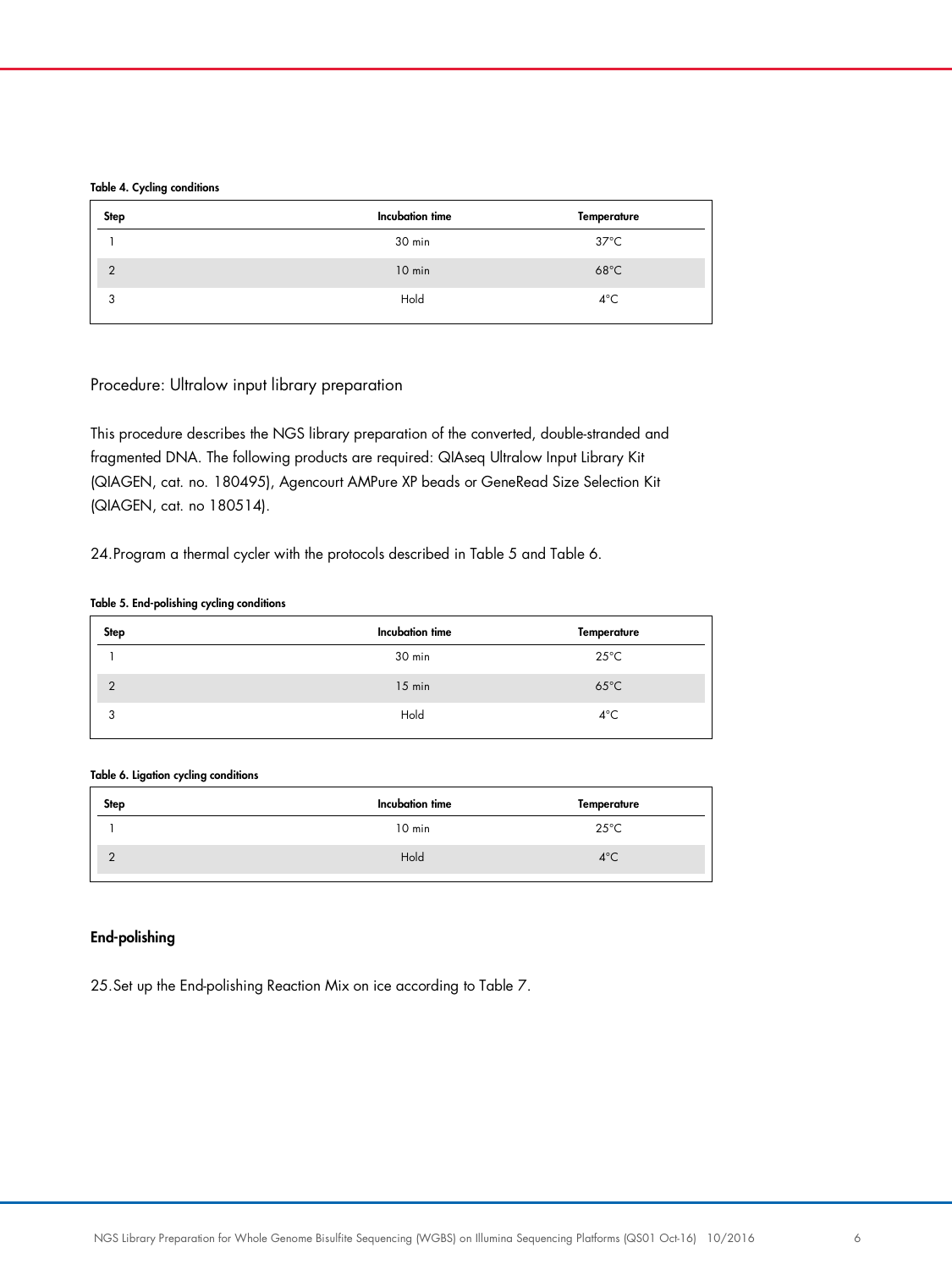#### Table 7. End-polishing reaction setup

| Component                    | Volume/reaction |
|------------------------------|-----------------|
| Input DNA from step 23       | $40 \mu$        |
| End-polishing Buffer 10x     | $5 \mu$         |
| End-polishing Enzyme Mix     | $2 \mu$         |
| RNAse-free H <sub>2</sub> O  | 3 <sub>µ</sub>  |
| <b>Total reaction volume</b> | 50 µl           |

26.Mix by gently pipetting. Do not vortex.

27.Load into the thermal cycler and start the End-polishing program. Proceed to the next step.

## Adapter ligation

- 28.During the end-polishing reaction, vortex and spin down the thawed adapter plate. Remove the protective adapter plate lid, pierce the foil seal for each well to be used and prepare diluted adapter with TE buffer as directed in the kit handbook.
- 29.When the thermal cycler reaches the 4°C hold, stop the program.
- 30.Remove reactions from the thermal cycler and add ligation components on ice according to Table 8. Return any unused 96-plex adapter to –20°C.

#### Table 8. Adapter ligation reaction setup

| Volume/reaction |
|-----------------|
| $50$ $\mu$      |
| $25$ $\mu$      |
| $5 \mu$         |
| $2 \mu$         |
| 18 <sub>µ</sub> |
| $100 \mu$       |
|                 |

- 31.Mix adapter ligation reactions by pipetting 5–6 times.
- 32.Incubate at 25°C for 10min (see Table 6).

IMPORTANT: Do not use a thermocycler with a heated lid.

- 33.When the program is complete, proceed immediately to adapter ligation cleanup.
- 34.Add 80 µl resuspended Agencourt AMPure XP beads to each sample and mix.
- 35.Incubate for 5 min at room temperature.
- 36.Pellet the beads on a magnetic stand and carefully discard the supernatant.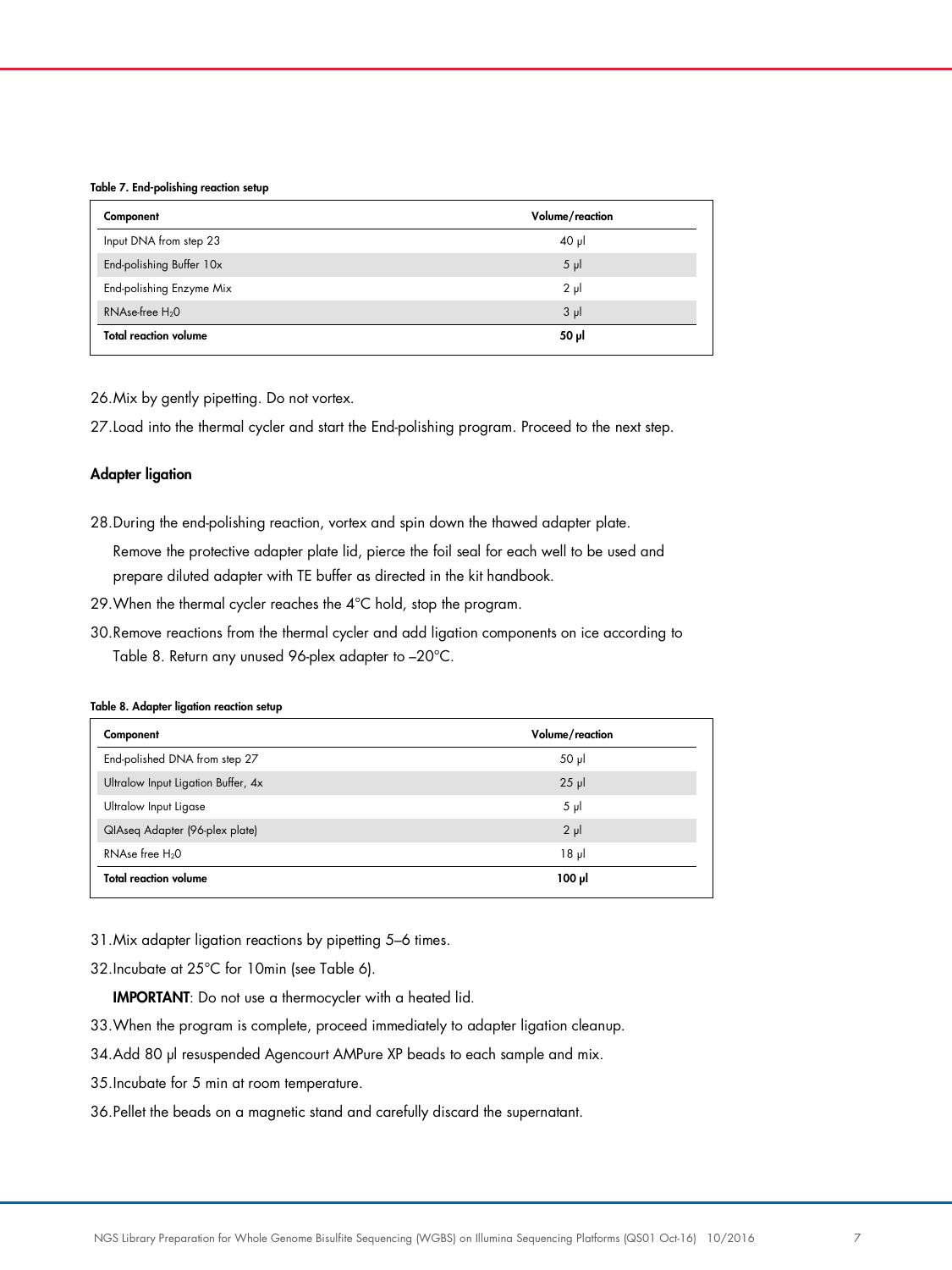- 37.Add 200 μl fresh 80% ethanol to each pellet. Pellet the beads on the magnetic stand and carefully discard the supernatant.
- 38.Repeat step 37 for a total of 2 ethanol washes. Remove excess ethanol.
- 39.Incubate on the magnetic stand for 5–10 min or until the beads are dry. Over-drying may result in lower DNA recovery. Remove from the magnetic stand.
- 40.Elute by resuspending in 52.5 µl Buffer EB. Pellet beads on the magnetic stand. Carefully transfer 50 µl supernatant to a new PCR plate.
- 41.Add 50 µl of resuspended Agencourt AMPure XP beads to each sample.
- 42.Follow steps 35–39. Elute by resuspending in 23 µl Buffer EB. Pellet the beads on the magnetic stand. Carefully transfer 20 µl of supernatant into a new PCR plate.

Procedure: Amplification of library using the QIAGEN Multiplex PCR Kit

This procedure describes the amplification of an NGS library. The following QIAGEN products are required: QIAGEN Multiplex PCR Kit (QIAGEN, cat. no. 206143), Illumina Library amplification primer mix (from QIAseq Ultralow Input Library Kit, cat. no. 180495), Agencourt AMPure XP beads.

- 43.Thaw QIAGEN Multiplex PCR Master Mix, RNase-free water and Illumina Primer Mix. Mix thoroughly before use.
- 44.Prepare the amplification reaction mix according to Table 9.

#### Table 9. Library amplification reaction setup

| Component                       | Volume/reaction |
|---------------------------------|-----------------|
| PCR grade water                 | $4 \mu$         |
| Multiplex PCR Mastermix 2x      | $25$ $\mu$      |
| Illumina PCR Primer Mix (10 µM) | 1 μΙ            |
| <b>NGS Library</b>              | $20 \mu$        |
| <b>Total reaction volume</b>    | 50 µl           |

Note: For amplification of more libraries, prepare a PCR reaction mix that contains all the components required for multiplex PCR except the NGS library DNA. Add 10% greater volume than the volume required for the total number of reactions to be performed. Then add 20 µl NGS Library DNA to 30 µl of the PCR reaction mix.

45.Program the thermal cycler according to conditions outlined in Table 10.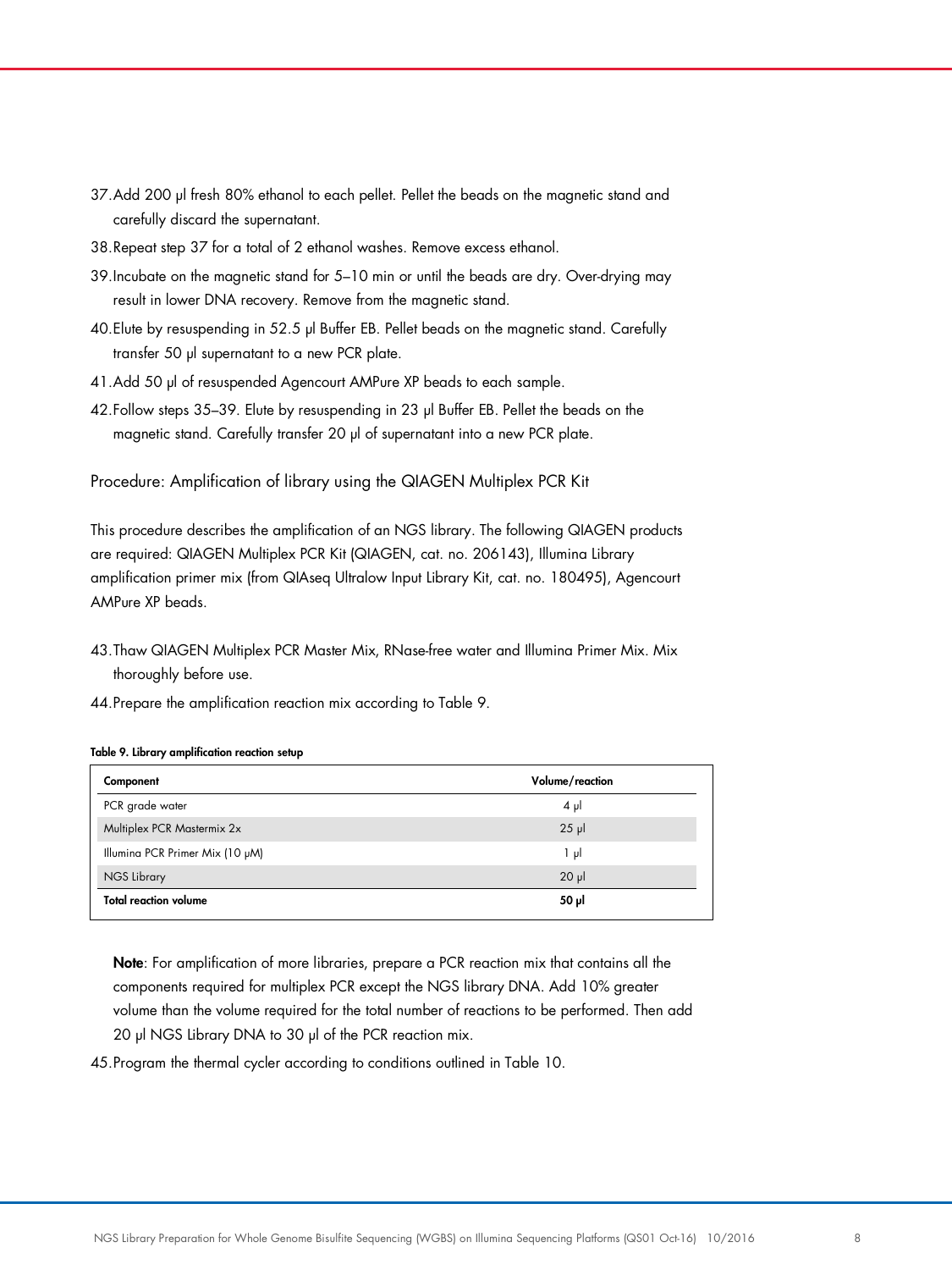#### Table 10. Cycling conditions

| <b>Step</b>      | <b>Incubation time</b> | <b>Temperature</b> |  |
|------------------|------------------------|--------------------|--|
|                  | $15$ min               | $95^{\circ}$ C     |  |
|                  | 30 <sub>s</sub>        | $94^{\circ}$ C     |  |
| 2 for 6-8 cycles | 30 <sub>s</sub>        | $60^{\circ}$ C     |  |
|                  | $1.5$ min              | $72^{\circ}$ C     |  |
| 3                | 10 min                 | $72^{\circ}$ C     |  |
| 4                | Hold                   | $4^{\circ}$ C      |  |
|                  |                        |                    |  |

- 46.Place the PCR tubes in the thermal cycler and start the cycling program as outlined in Table 10.
- 47. After amplification, samples can be stored overnight at 2-8°C, or at -20°C for longer storage.

## Purify amplified library

- 48.Add 50 µl resuspended Agencourt AMPure XP beads to each sample and mix.
- 49.Incubate for 5 min at room temperature.
- 50.Pellet the beads on a magnetic stand and carefully discard the supernatant.
- 51.Add 200 µl fresh 80% ethanol to each pellet. Pellet the beads on the magnetic stand and carefully discard the supernatant.
- 52.Repeat step 51 for a total of 2 ethanol washes. Remove excess ethanol.
- 53.Incubate on the magnetic stand for 5–10 min or until the beads are dry. Over-drying may result in lower DNA recovery. Remove from the magnetic stand.
- 54. Elute by resuspending in 25 µl Buffer EB. Pellet beads on the magnetic stand. Carefully transfer 22 µl supernatant to a new PCR plate.
- 55.QC library using a capillary electrophoresis device such as the Agilent Bioanalyzer or equivalent methods.

Note: The library should show a distribution centered around the size of the fragmented DNA plus 120 bp (see Figure 2). The increase in library length reflects the addition of sequencing adapters to the DNA fragments.